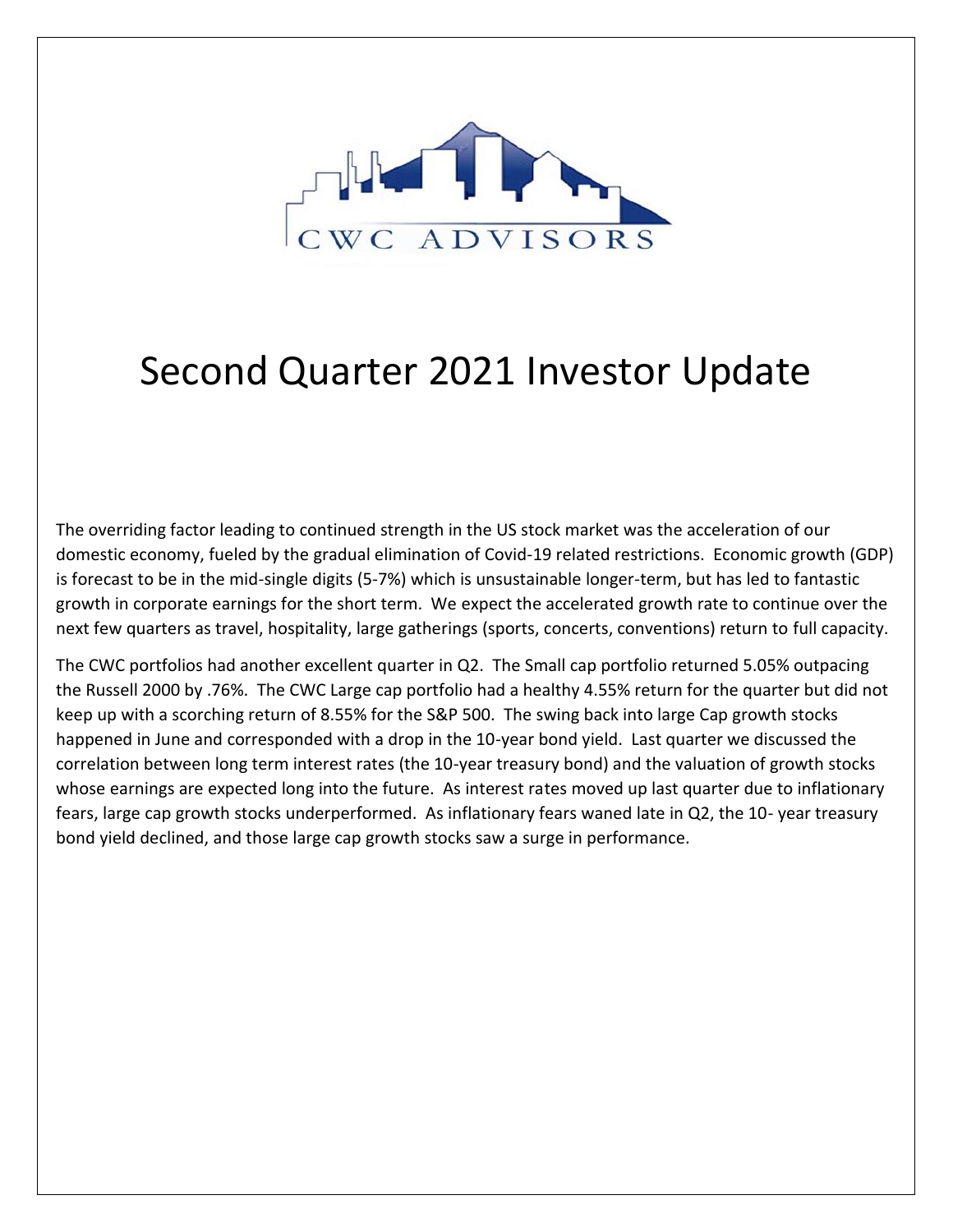

The red comments in the previous graph are exaggerations but do reflect the general nature of the markets at those moments. What has changed? One major contributor to the change in sentiment is the price of lumber. Lumber exploded in price during the pandemic and the effects rippled through the housing industry and spilled over into the general economy. Since the middle of May lumber prices have collapsed. They are not back to pre-pandemic levels, but the decline has been the fastest in history. This lends credibility to the argument that the rise in prices we have seen over the past several months is a transitory phenomenon caused by manufacturing and shipping disruptions, due primarily to the need for social distancing in the workplace. The below chart tells a thousand words.